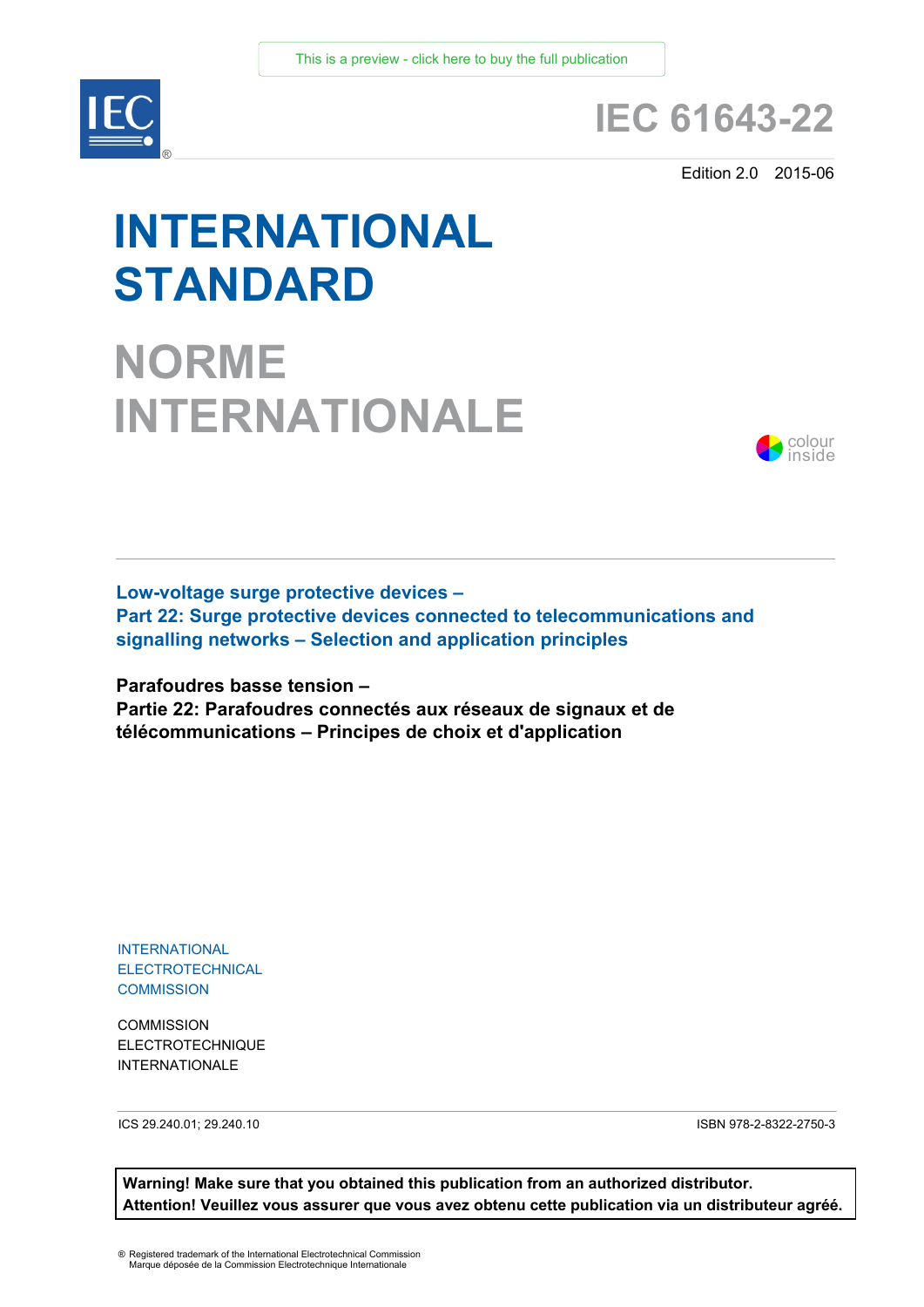$-2-$ 

IEC 61643-22:2015 © IEC 2015

# **CONTENTS**

| 1 |       |                                                                              |  |
|---|-------|------------------------------------------------------------------------------|--|
| 2 |       |                                                                              |  |
| 3 |       |                                                                              |  |
|   | 3.1   |                                                                              |  |
|   | 3.2   |                                                                              |  |
| 4 |       |                                                                              |  |
|   | 4.1   |                                                                              |  |
|   | 4.2   |                                                                              |  |
|   | 4.2.1 |                                                                              |  |
|   | 4.2.2 |                                                                              |  |
|   | 4.2.3 |                                                                              |  |
|   | 4.3   |                                                                              |  |
|   | 4.3.1 |                                                                              |  |
|   | 4.3.2 |                                                                              |  |
|   | 4.3.3 |                                                                              |  |
|   | 4.3.4 |                                                                              |  |
| 5 |       | Parameters for selection of SPDs and appropriate tests from IEC 61643-21 12  |  |
|   | 5.1   |                                                                              |  |
|   | 5.2   |                                                                              |  |
|   | 5.2.1 |                                                                              |  |
|   | 5.2.2 |                                                                              |  |
|   | 5.2.3 |                                                                              |  |
|   | 5.2.4 |                                                                              |  |
|   | 5.2.5 |                                                                              |  |
|   | 5.3   |                                                                              |  |
| 6 |       |                                                                              |  |
|   | 6.1   |                                                                              |  |
|   | 6.2   |                                                                              |  |
|   | 6.3   |                                                                              |  |
|   | 6.4   |                                                                              |  |
| 7 |       |                                                                              |  |
|   | 7.1   |                                                                              |  |
|   | 7.2   |                                                                              |  |
|   | 7.3   | Application, selection and installation of surge protective devices (SPDs)18 |  |
|   | 7.3.1 |                                                                              |  |
|   | 7.3.2 |                                                                              |  |
|   | 7.3.3 | Comparison between SPD classification of IEC 61643-11 and                    |  |
|   |       |                                                                              |  |
| 8 |       |                                                                              |  |
| 9 |       |                                                                              |  |
|   |       |                                                                              |  |
|   | A.1   |                                                                              |  |
|   | A.1.1 |                                                                              |  |
|   | A.1.2 |                                                                              |  |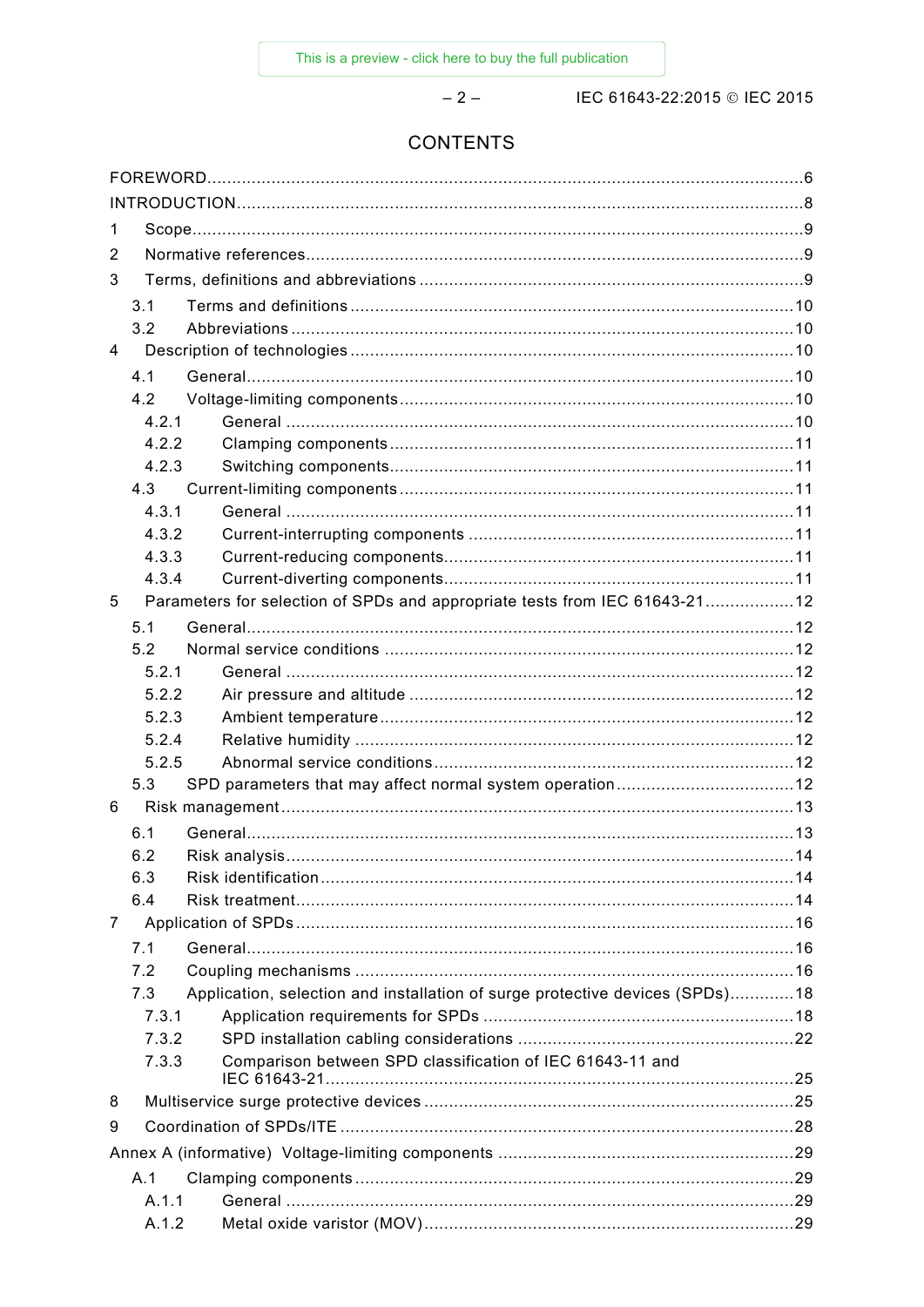IEC 61643-22:2015 © IEC 2015

# $-3-$

| A.1.3        |                                                                             |  |
|--------------|-----------------------------------------------------------------------------|--|
| A.2          |                                                                             |  |
| A.2.1        |                                                                             |  |
| A 2 2        |                                                                             |  |
| A.2.3        |                                                                             |  |
| A.2.4        | Thyristor surge suppressor (TSS) - Fixed voltage types (self-gating) 32     |  |
| A.2.5        |                                                                             |  |
|              |                                                                             |  |
| B.1          |                                                                             |  |
| B.2          |                                                                             |  |
| B.2.1        |                                                                             |  |
| B.2.2        |                                                                             |  |
| <b>B.2.3</b> |                                                                             |  |
| B.3          |                                                                             |  |
| B.3.1        |                                                                             |  |
| B.3.2        |                                                                             |  |
| <b>B.3.3</b> |                                                                             |  |
|              |                                                                             |  |
| C.1          |                                                                             |  |
| C.1.1        |                                                                             |  |
| C.1.2        |                                                                             |  |
| C.1.3        |                                                                             |  |
| C.2          |                                                                             |  |
| C.2.1        |                                                                             |  |
| C.2.2        |                                                                             |  |
| C.2.3        |                                                                             |  |
|              | Annex D (informative) Transmission characteristics related to IT systems 44 |  |
| D.1          |                                                                             |  |
| D.2          |                                                                             |  |
| D.3          |                                                                             |  |
| D.4          |                                                                             |  |
|              |                                                                             |  |
| E.1          |                                                                             |  |
| E.2          |                                                                             |  |
| E.3          | Determine the output protective voltage and current waveforms for SPD1 47   |  |
| E.4          |                                                                             |  |
| E.5          |                                                                             |  |
|              |                                                                             |  |
| F.1          |                                                                             |  |
| F.2          |                                                                             |  |
| F.3          | Common mode to differential mode surge conversion by switching devices 50   |  |
| F.3.1        |                                                                             |  |
| F.3.2        | Differential mode voltage reduction by inter-wire protection51              |  |
| F.3.3        | Differential mode voltage reduction by single switching element52           |  |
|              |                                                                             |  |
| G.1          |                                                                             |  |
| G.2          |                                                                             |  |
| G.3          |                                                                             |  |
|              |                                                                             |  |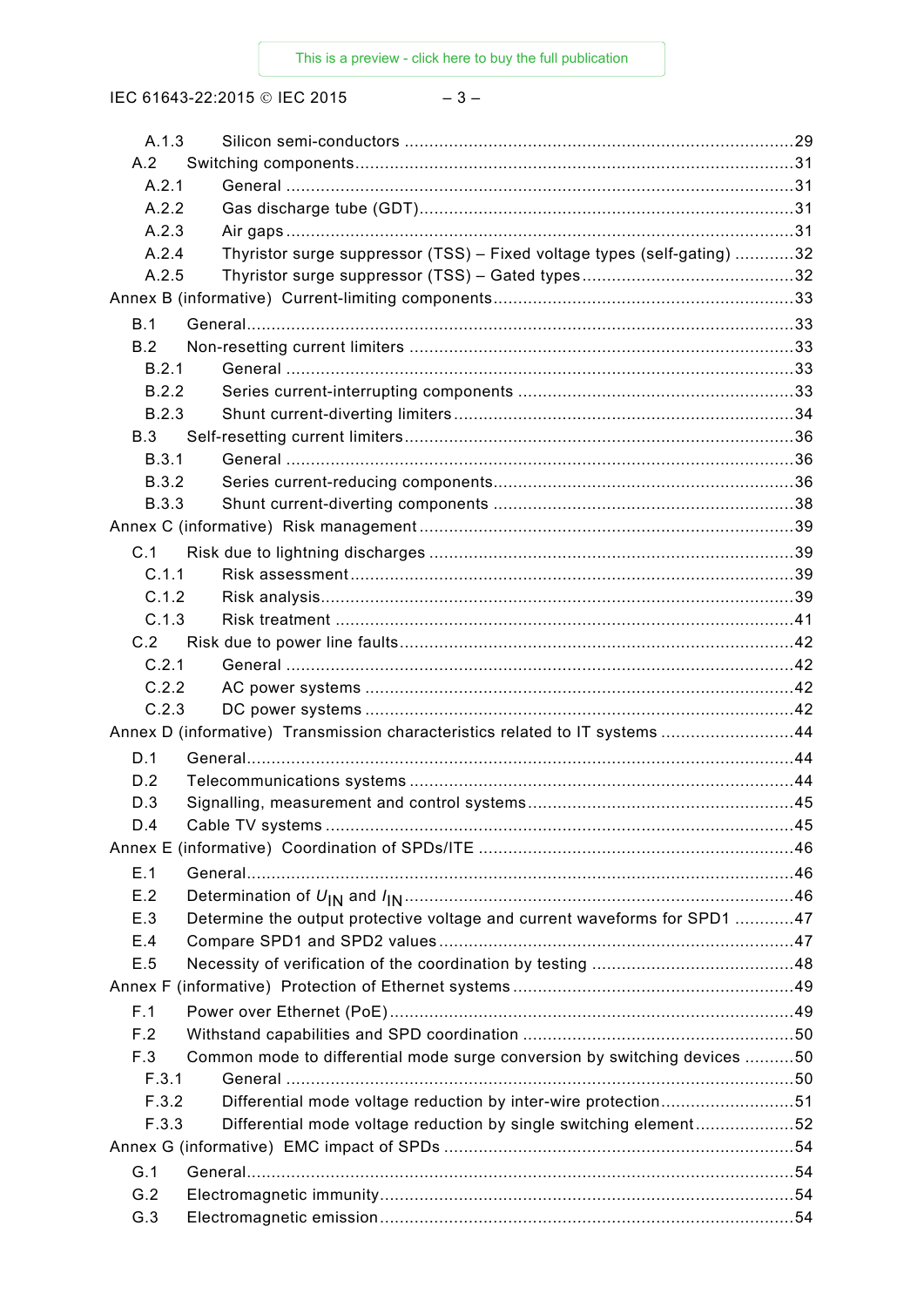– 4 – IEC 61643-22:2015 IEC 2015

| Annex I (informative) Maintenance of SPDs for Information Technology 56                        |  |
|------------------------------------------------------------------------------------------------|--|
| 1.1                                                                                            |  |
| 1.2                                                                                            |  |
| 1.3                                                                                            |  |
| 1.3.1                                                                                          |  |
| 1.3.2                                                                                          |  |
| 1.3.3                                                                                          |  |
| 1.3.4                                                                                          |  |
|                                                                                                |  |
| J.1                                                                                            |  |
| J.2                                                                                            |  |
| J.3                                                                                            |  |
| J.4                                                                                            |  |
| Annex K (informative) References and examples of risk management based on                      |  |
|                                                                                                |  |
|                                                                                                |  |
| Figure 1 – SPD installation in telecommunications and signalling networks 15                   |  |
|                                                                                                |  |
|                                                                                                |  |
| Figure 4 – Example of a configuration of the lightning protection concept 19                   |  |
| Figure 5 – Example of a configuration according to the zones (Figure 4) 20                     |  |
| Figure 6 – Example of protection measures against common-mode voltages and                     |  |
| differential mode voltages of the data (f) and supply voltage input (g) of an ITE 21           |  |
| Figure 7 – Influence of voltages $U_{1,1}$ and $U_{1,2}$ on protection level $U_P$ caused by   |  |
| Figure 8 – Removal of the voltages $U_{L1}$ and $U_{L2}$ from the protector unit by connecting |  |
| Figure 9 - Necessary installation conditions of a three, five or multi-terminal SPD with       |  |
| an ITE for minimizing the interference influences on the protection level 24                   |  |
|                                                                                                |  |
|                                                                                                |  |
|                                                                                                |  |
|                                                                                                |  |
|                                                                                                |  |
|                                                                                                |  |
|                                                                                                |  |
|                                                                                                |  |
| Figure B.3 - Thermally operated (heat coil) three-terminal shunt current limiter35             |  |
| Figure B.4 – Behaviour of current-reducing components (thermally operated type)36              |  |
| Figure B.5 - Thermally operated (PTC thermistor) two-terminal series current limiting          |  |
|                                                                                                |  |
| Figure B.6 - Two-terminal series electronic current limiting component38                       |  |
| Figure B.7 - Electronic (gated bidirectional thyristor) three-terminal shunt current           |  |
|                                                                                                |  |
|                                                                                                |  |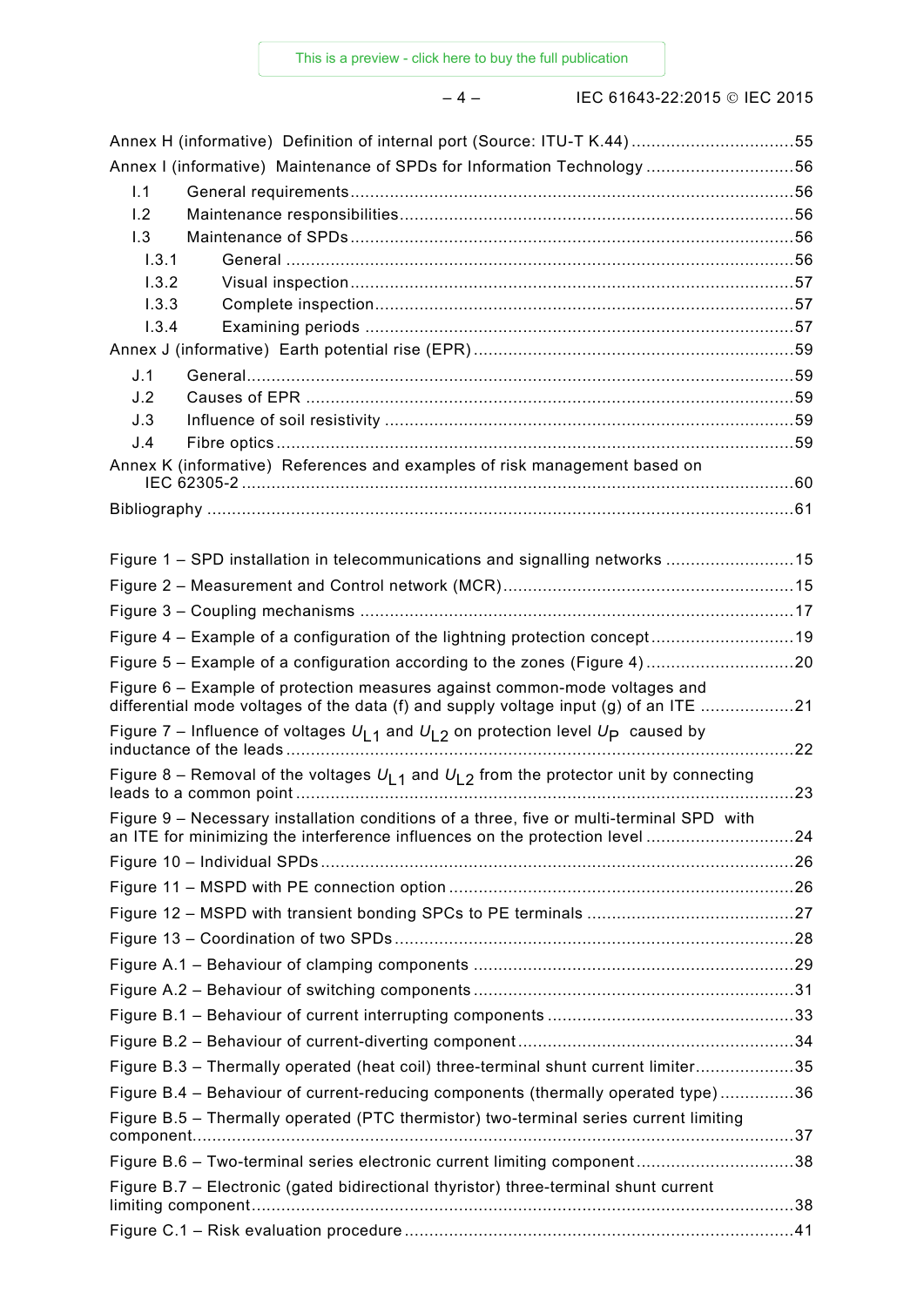IEC 61643-22:2015 © IEC 2015 – 5 –

| Figure F.2 - Common mode to differential mode surge conversion by asynchronous                       |  |
|------------------------------------------------------------------------------------------------------|--|
| Figure F.3 - Differential surge generated by asynchronous SPD operation on a                         |  |
| Figure F.4 - SPD circuit with inter-wire protection to limit the differential surge 51               |  |
| Figure F.5 - Differential surge voltage limited by inter-wire protection52                           |  |
| Figure F.6 – SPD using a single switching element and a steering diode bridge 52                     |  |
| Figure F.7 – Differential surge voltage reduced by single switching element and                      |  |
|                                                                                                      |  |
|                                                                                                      |  |
| Table 3 - Selection aid for rating SPDs for the use in (zone) interfaces according to<br>IEC 62305-1 |  |
| Table 4 - Relationship between SPD classification of IEC 61643-21 and IEC 61643-1125                 |  |
| Table 5 – Relationship between LPZ and the requested test categories of MSPDs 27                     |  |
|                                                                                                      |  |
|                                                                                                      |  |
|                                                                                                      |  |
|                                                                                                      |  |
| Table D.1 - Transmission characteristics for telecommunications systems in access                    |  |
| Table D.2 - Transmission characteristics of IT systems in customer premises45                        |  |
|                                                                                                      |  |
| Table F.1 - Comparison of Type 1 (PoE) and Type 2 PoE+) powering values49                            |  |
| Table I.1 - Maximum period between inspections of lightning protective measures                      |  |
| Table I.2 - Maximum period between inspections of lightning protective measures                      |  |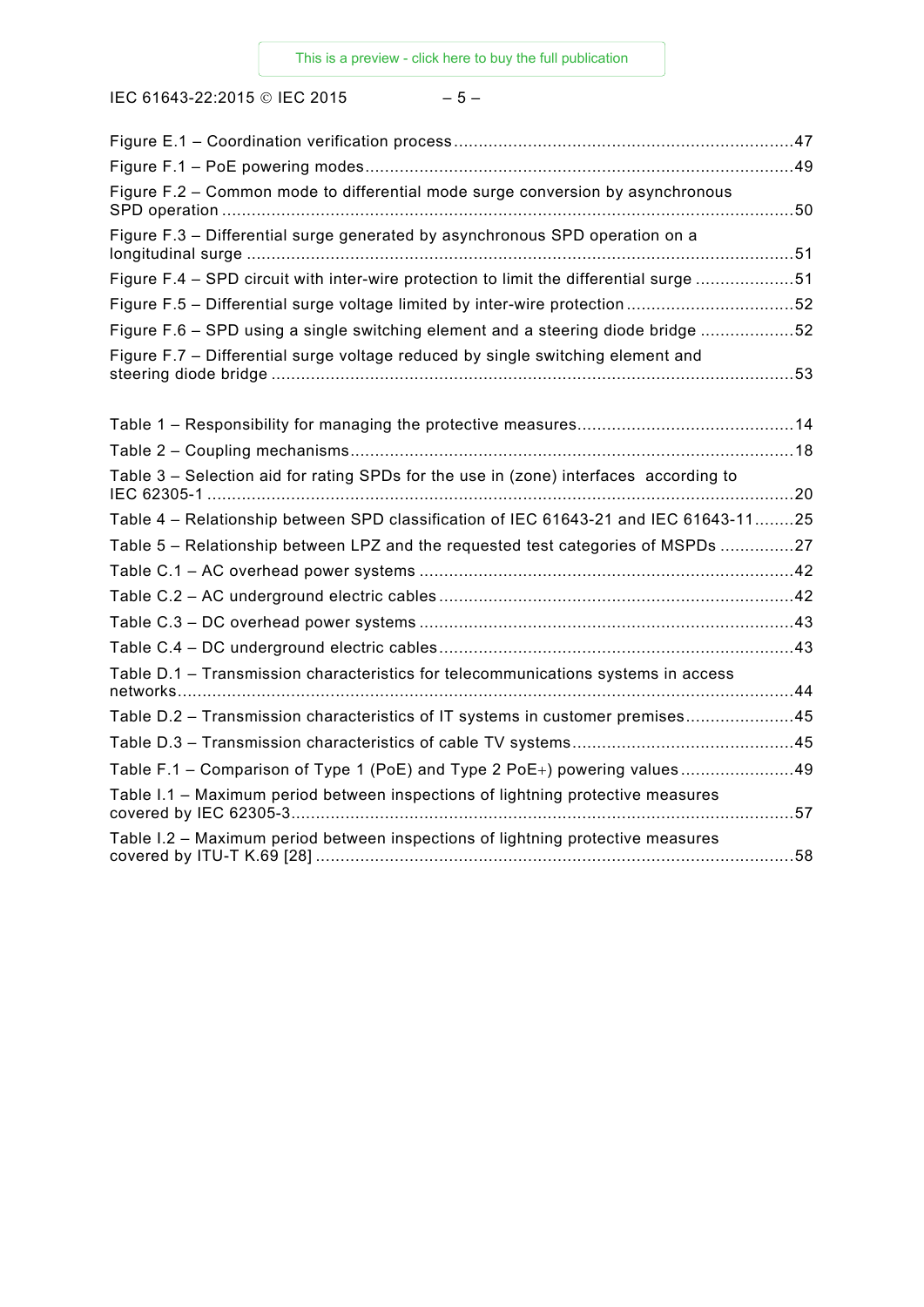[This is a preview - click here to buy the full publication](https://webstore.iec.ch/publication/22772&preview=1)

– 6 – IEC 61643-22:2015 IEC 2015

#### INTERNATIONAL ELECTROTECHNICAL COMMISSION

\_\_\_\_\_\_\_\_\_\_\_\_\_

# **LOW-VOLTAGE SURGE PROTECTIVE DEVICES –**

# **Part 22: Surge protective devices connected to telecommunications and signalling networks – Selection and application principles**

#### FOREWORD

- <span id="page-5-0"></span>1) The International Electrotechnical Commission (IEC) is a worldwide organization for standardization comprising all national electrotechnical committees (IEC National Committees). The object of IEC is to promote international co-operation on all questions concerning standardization in the electrical and electronic fields. To this end and in addition to other activities, IEC publishes International Standards, Technical Specifications, Technical Reports, Publicly Available Specifications (PAS) and Guides (hereafter referred to as "IEC Publication(s)"). Their preparation is entrusted to technical committees; any IEC National Committee interested in the subject dealt with may participate in this preparatory work. International, governmental and nongovernmental organizations liaising with the IEC also participate in this preparation. IEC collaborates closely with the International Organization for Standardization (ISO) in accordance with conditions determined by agreement between the two organizations.
- 2) The formal decisions or agreements of IEC on technical matters express, as nearly as possible, an international consensus of opinion on the relevant subjects since each technical committee has representation from all interested IEC National Committees.
- 3) IEC Publications have the form of recommendations for international use and are accepted by IEC National Committees in that sense. While all reasonable efforts are made to ensure that the technical content of IEC Publications is accurate, IEC cannot be held responsible for the way in which they are used or for any misinterpretation by any end user.
- 4) In order to promote international uniformity, IEC National Committees undertake to apply IEC Publications transparently to the maximum extent possible in their national and regional publications. Any divergence between any IEC Publication and the corresponding national or regional publication shall be clearly indicated in the latter.
- 5) IEC itself does not provide any attestation of conformity. Independent certification bodies provide conformity assessment services and, in some areas, access to IEC marks of conformity. IEC is not responsible for any services carried out by independent certification bodies.
- 6) All users should ensure that they have the latest edition of this publication.
- 7) No liability shall attach to IEC or its directors, employees, servants or agents including individual experts and members of its technical committees and IEC National Committees for any personal injury, property damage or other damage of any nature whatsoever, whether direct or indirect, or for costs (including legal fees) and expenses arising out of the publication, use of, or reliance upon, this IEC Publication or any other IEC Publications.
- 8) Attention is drawn to the Normative references cited in this publication. Use of the referenced publications is indispensable for the correct application of this publication.
- 9) Attention is drawn to the possibility that some of the elements of this IEC Publication may be the subject of patent rights. IEC shall not be held responsible for identifying any or all such patent rights.

International Standard IEC 61643-22 has been prepared by subcommittee 37A: Low-voltage surge protective devices, of IEC technical committee 37: Surge arresters.

This second edition cancels and replaces the first edition published in 2004. This edition constitutes a technical revision.

This edition includes the following significant technical changes with respect to the previous edition:

- a) Update the use of multiservice SPDs (Article 8)
- b) Comparison between SPD classification of IEC 61643-11 and IEC 61643-21 (7.3.3)
- c) Consideration of new transmission systems as PoE (Annex F)
- d) EMC requirements of SPDs (Annex G)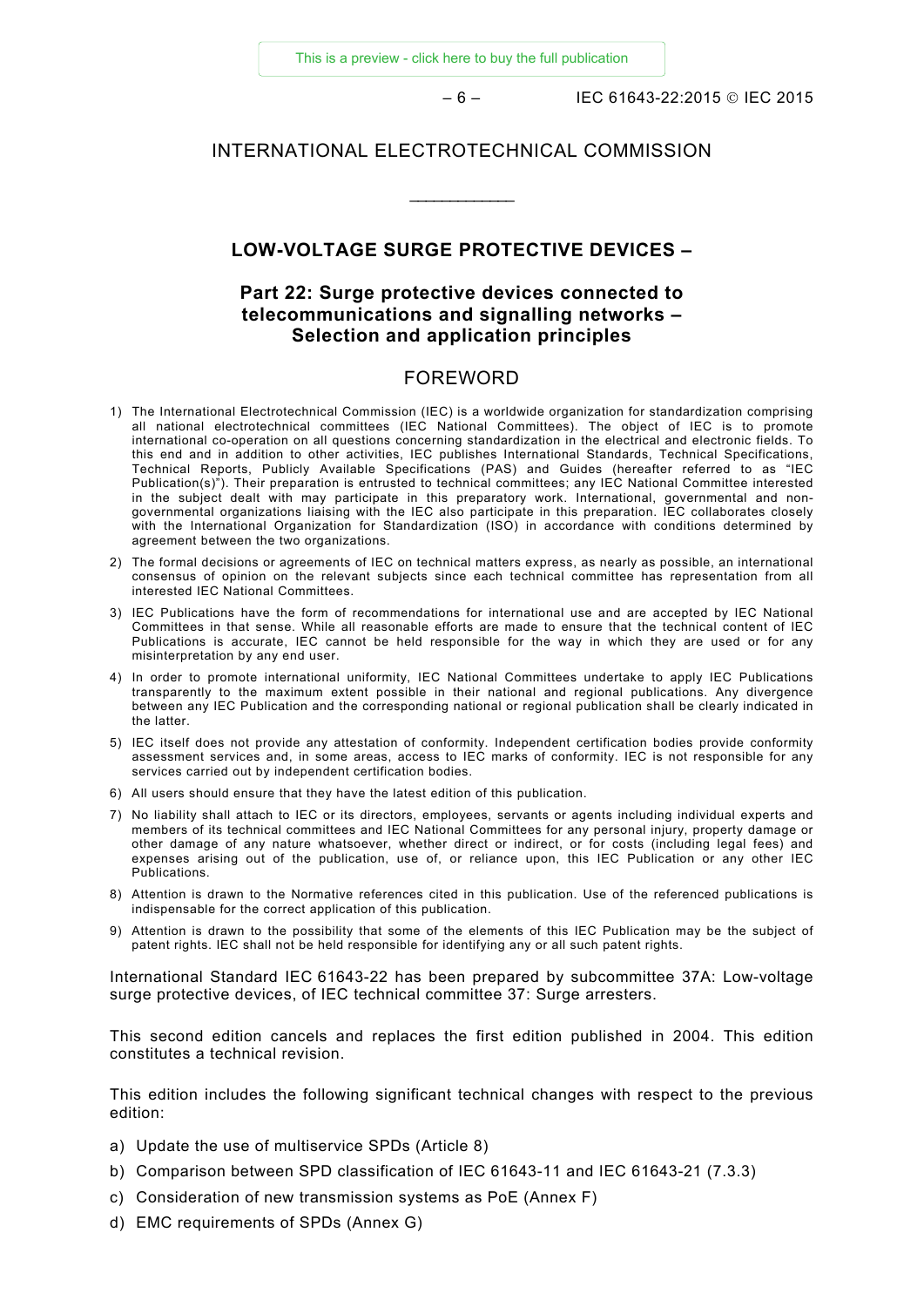IEC 61643-22:2015 © IEC 2015 – 7 –

# e) Maintenance cycles of SPDs (Annex I)

The text of this standard is based on the following documents:

| <b>FDIS</b>  | Report on voting |
|--------------|------------------|
| 37A/273/FDIS | 37A/277/RVD      |

Full information on the voting for the approval of this amendment can be found in the report on voting indicated in the above table.

A list of all parts in the IEC 61643 series, published under the general title *Low-voltage surge protector devices*, can be found on the IEC website.

The committee has decided that the contents of this amendment and the base publication will remain unchanged until the stability date indicated on the IEC web site under "http://webstore.iec.ch" in the data related to the specific publication. At this date, the publication will be

- reconfirmed,
- withdrawn,
- replaced by a revised edition, or
- amended.

**IMPORTANT – The 'colour inside' logo on the cover page of this publication indicates that it contains colours which are considered to be useful for the correct understanding of its contents. Users should therefore print this document using a colour printer.**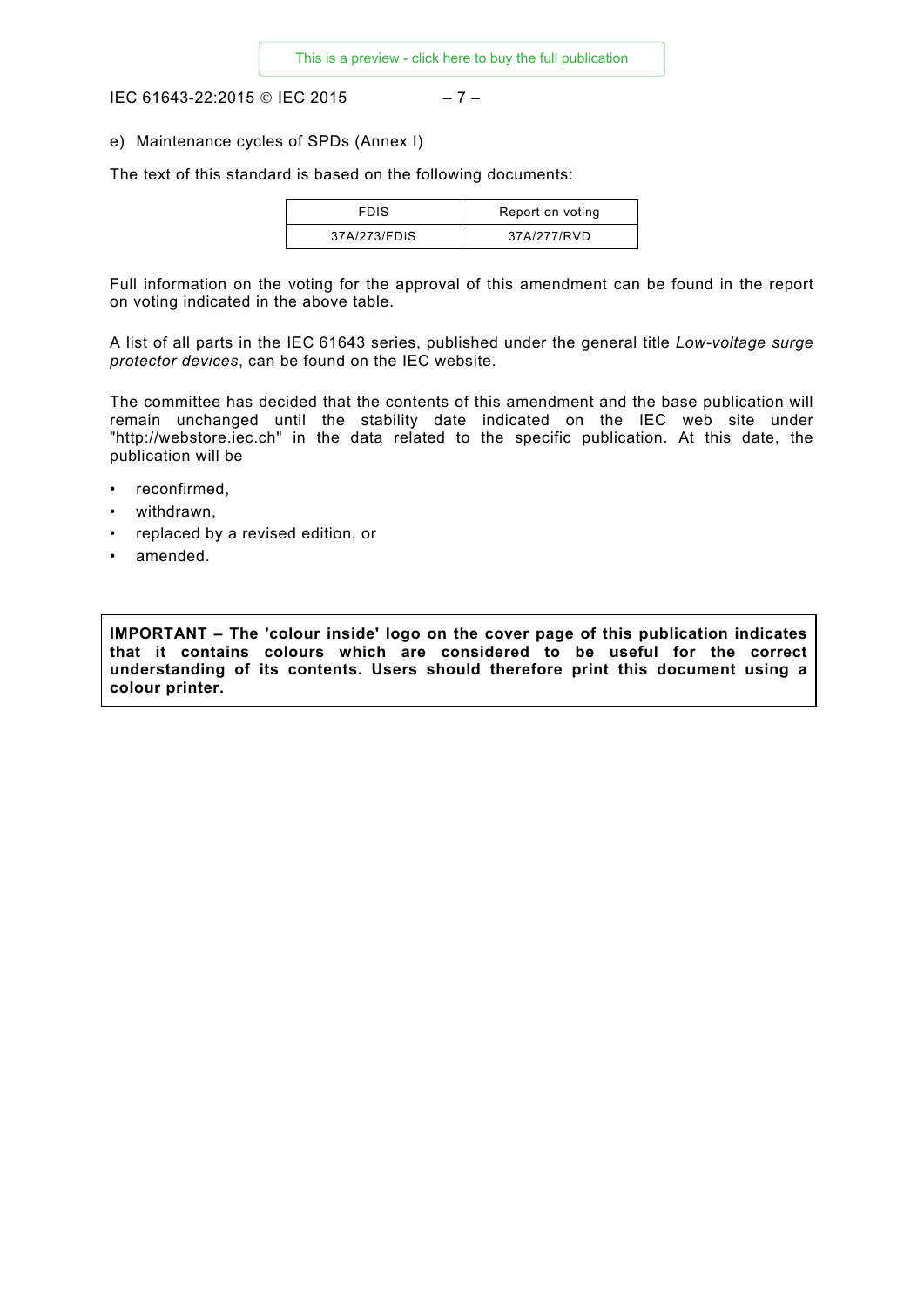$-8 -$  IEC 61643-22:2015 © IEC 2015

#### INTRODUCTION

<span id="page-7-0"></span>This International Standard is a guide for the application of SPDs to telecommunications and signalling lines and those SPDs which have telecom or signalling SPDs in the same enclosure with power line SPDs (so called multiservice SPDs). Definitions, requirements and test methods are given in IEC 61643-21. The decision to use SPDs is based on an analysis of the risks that are seen by the network or system under consideration. Because telecommunications and signalling systems may depend on long lengths of wire, either buried or aerial, the exposure to overvoltages from lightning, power line faults and power line/load switching, can be significant. If these lines are unprotected, the resultant risk to information technology equipment (ITE) can also be significant. Other factors that may influence the decision to use SPDs are local regulators and insurance stipulations. This standard provides indications for evaluating the need for SPDs, the selection, installation and dimensioning of SPDs and for achieving coordination between SPDs and between SPDs and ITE installed on telecommunication and signal lines.

Coordination of SPDs assures that a proper interaction between them, as well as between an SPD and the ITE to be protected will be realized. Coordination requires that the voltage protection level,  $U_p$ , and let-through current,  $I_p$ , of the initial SPD does not exceed the resistibility of subsequent SPDs or the ITE.

In general, the SPD closest to the source of the impinging surge diverts most of the surge: a downstream SPD will divert the remaining or residual surge. The coordination of SPDs in a system is affected by the operation of the SPDs and the equipment to be protected as well as the characteristics of the system to which the SPDs are connected.

The following variables should be reviewed when attempting to attain proper coordination:

- waveshape of the impinging surge (impulse or AC);
- ability of the equipment to withstand an overvoltage/overcurrent without damage;
- installation, e.g. distance between SPDs and between SPDs and ITE;
- SPD voltage-protection levels.

The performance of an SPD and its coordination with other SPDs can be affected by exposure to previous transients. This is especially true for transients which approach the limit of the capacity of the SPD. If there is considerable doubt concerning the number and severity of the surges handled by the SPDs under consideration, it is suggested that SPDs with higher capabilities be used.

One of the direct effects of poor coordination may be bypassing of the SPD closest to the surge source, with the result that the following SPD will be forced to handle the entire surge. This can result in damage to that SPD.

Lack of proper coordination can also lead to equipment damage and, in severe cases, may lead to a fire hazard.

There are several technologies used in the design of the SPDs covered in this standard. These are explained in the main text and also in informative Annexes A and B.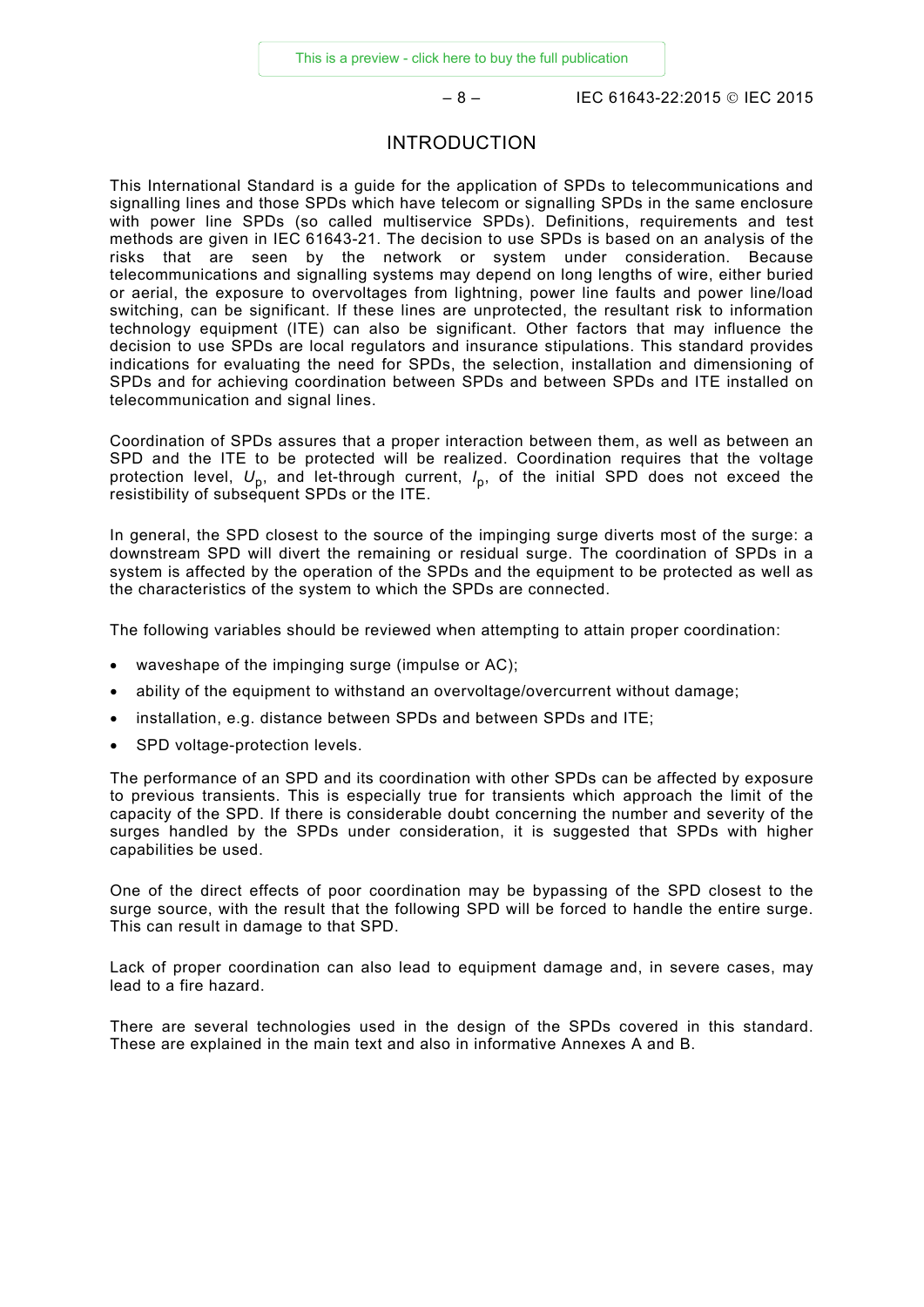IFC 61643-22:2015 © IFC 2015 – 9 –

# **LOW-VOLTAGE SURGE PROTECTIVE DEVICES –**

# **Part 22: Surge protective devices connected to telecommunications and signalling networks – Selection and application principles**

#### <span id="page-8-0"></span>**1 Scope**

This part of IEC 61643 describes the principles for the selection, operation, location and coordination of SPDs connected to telecommunication and signalling networks with nominal system voltages up to 1 000 V r.m.s. a.c. and 1 500 V d.c.

This standard also addresses SPDs that incorporate protection for signalling lines and power lines in the same enclosure (so called multiservice SPDs).

#### <span id="page-8-1"></span>**2 Normative references**

The following documents, in whole or in part, are normatively referenced in this document and are indispensable for its application. For dated references, only the edition cited applies. For undated references, the latest edition of the referenced document (including any amendments) applies.

IEC 61643-21:2012, *Low voltage surge protective devices – Part 21: Surge protective devices connected to telecommunications and signalling networks – Performance requirements and testing methods*

IEC 61643-11, *Low-voltage surge protective devices – Part 11: Surge protective devices connected to low-voltage power systems – Requirements and test methods*

IEC 61643-12, *Low-voltage surge protective devices – Part 12: Surge protective devices connected to low-voltage power distribution systems – Selection and application principles*

IEC 62305-1:2010, *Protection against lightning – Part 1: General principles*

IEC 62305-2:2010, *Protection against lightning – Part 2: Risk management*

IEC 62305-3:2010, *Protection against lightning – Part 3: Physical damage to structures and life hazard*

IEC 62305-4:2010, *Protection against lightning – Part 4: Electrical and electronic systems within structures*

<span id="page-8-2"></span>IEC 61000-4-5, *Electromagnetic compatibility (EMC) – Part 4-5: Testing and measurement techniques – Surge immunity test*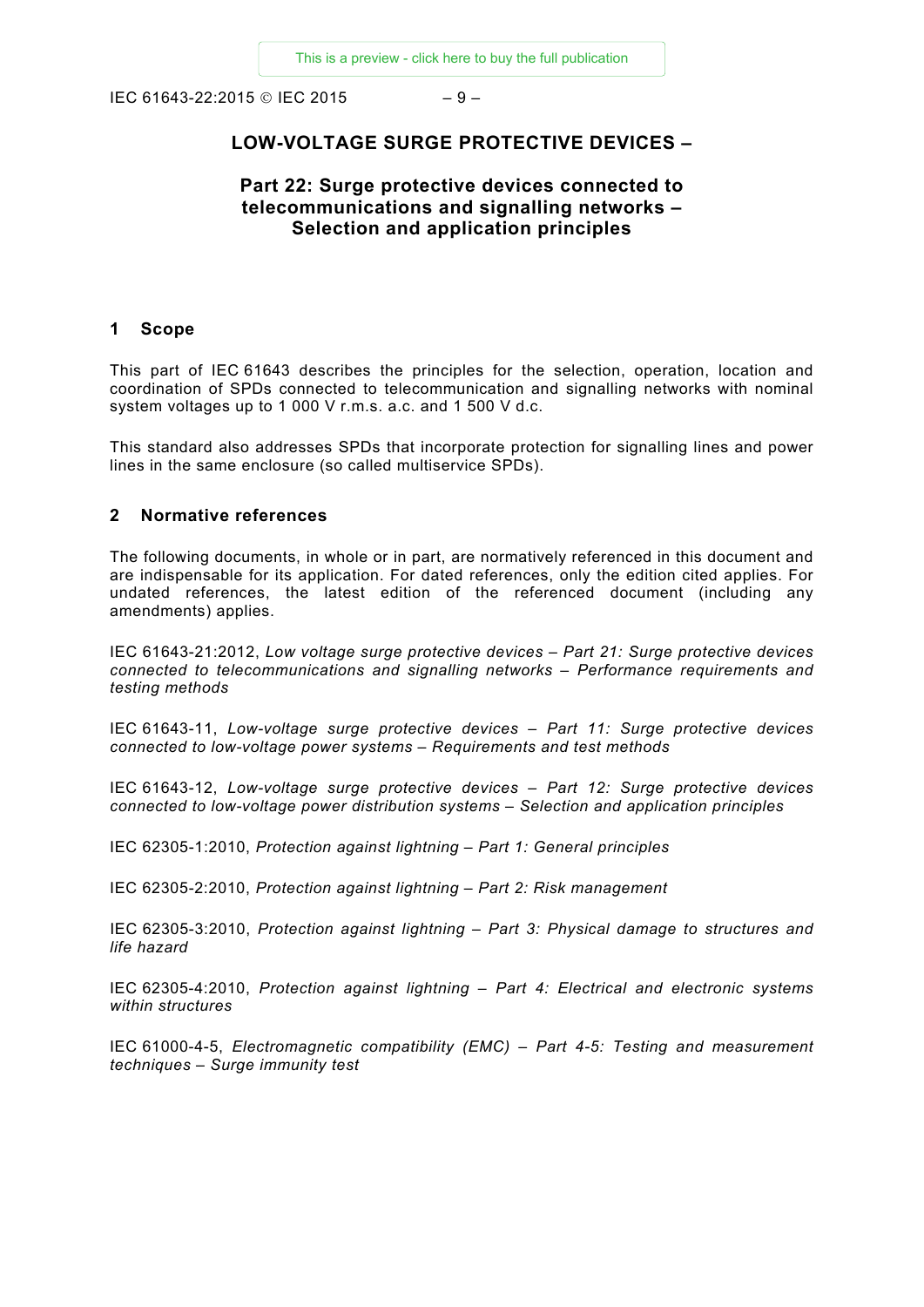$-64-$ 

IEC 61643-22:2015 © IEC 2015

# SOMMAIRE

| 1 |       |                                                                                   |  |
|---|-------|-----------------------------------------------------------------------------------|--|
| 2 |       |                                                                                   |  |
| 3 |       |                                                                                   |  |
|   | 3.1   |                                                                                   |  |
|   | 3.2   |                                                                                   |  |
| 4 |       |                                                                                   |  |
|   | 4.1   |                                                                                   |  |
|   | 4.2   |                                                                                   |  |
|   | 4.2.1 |                                                                                   |  |
|   | 4.2.2 |                                                                                   |  |
|   | 4.2.3 |                                                                                   |  |
|   | 4.3   |                                                                                   |  |
|   | 4.3.1 |                                                                                   |  |
|   | 4.3.2 |                                                                                   |  |
|   | 4.3.3 |                                                                                   |  |
|   | 4.3.4 |                                                                                   |  |
| 5 |       | Paramètres de choix des parafoudres et des essais appropriés de l'IEC 61643-21 75 |  |
|   | 5.1   |                                                                                   |  |
|   | 5.2   |                                                                                   |  |
|   | 5.2.1 |                                                                                   |  |
|   | 5.2.2 |                                                                                   |  |
|   | 5.2.3 |                                                                                   |  |
|   | 5.2.4 |                                                                                   |  |
|   | 5.2.5 |                                                                                   |  |
|   | 5.3   | Paramètres du parafoudre qui peuvent affecter le fonctionnement normal du         |  |
| 6 |       |                                                                                   |  |
|   | 6.1   |                                                                                   |  |
|   | 6.2   |                                                                                   |  |
|   | 6.3   |                                                                                   |  |
|   | 6.4   |                                                                                   |  |
| 7 |       |                                                                                   |  |
|   | 7.1   |                                                                                   |  |
|   | 7.2   |                                                                                   |  |
|   | 7.3   |                                                                                   |  |
|   | 7.3.1 |                                                                                   |  |
|   | 7.3.2 | Considérations sur le câblage lors de l'installation d'un parafoudre 86           |  |
|   | 7.3.3 | Comparaison entre les classifications de parafoudres de l'IEC 61643-11            |  |
|   |       |                                                                                   |  |
| 8 |       |                                                                                   |  |
| 9 |       |                                                                                   |  |
|   |       |                                                                                   |  |
|   | A.1   |                                                                                   |  |
|   | A.1.1 |                                                                                   |  |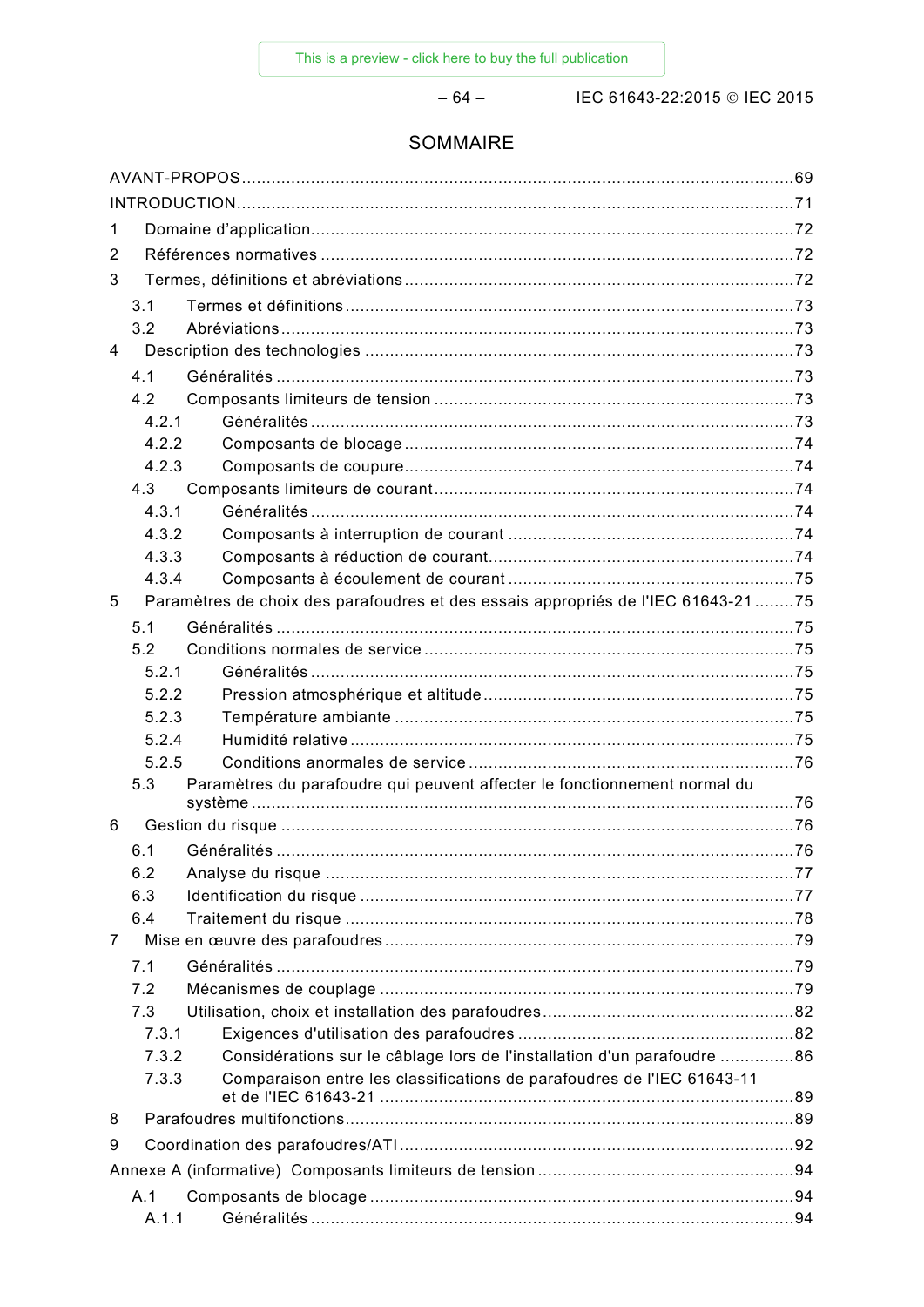IEC 61643-22:2015 © IEC 2015 – 65 –

| A.1.2        | Varistance à oxyde métallique (MOV - Metal oxide varistor) 94                   |  |
|--------------|---------------------------------------------------------------------------------|--|
| A.1.3        |                                                                                 |  |
| A.2<br>A.2.1 |                                                                                 |  |
| A.2.2        |                                                                                 |  |
| A.2.3        |                                                                                 |  |
| A.2.4        | Parafoudre à thyristor (TSS - Thyristor surge suppressor) - Types à             |  |
|              |                                                                                 |  |
| A.2.5        | Parafoudre à thyristor (TSS - Thyristor surge suppressor) - Type                |  |
|              |                                                                                 |  |
| B.1          |                                                                                 |  |
| B.2          |                                                                                 |  |
| B.2.1        |                                                                                 |  |
| B.2.2        |                                                                                 |  |
| B.2.3        |                                                                                 |  |
| B.3          |                                                                                 |  |
| B.3.1        |                                                                                 |  |
| <b>B.3.2</b> |                                                                                 |  |
| <b>B.3.3</b> |                                                                                 |  |
|              |                                                                                 |  |
| C.1          |                                                                                 |  |
| C.1.1        |                                                                                 |  |
| C.1.2        |                                                                                 |  |
| C.1.3        |                                                                                 |  |
| C.2          |                                                                                 |  |
| C.2.1        |                                                                                 |  |
| C.2.2        |                                                                                 |  |
| C.2.3        |                                                                                 |  |
|              | Annexe D (informative) Caractéristiques de transmission dans les schémas IT 111 |  |
| D.1          |                                                                                 |  |
| D.2          |                                                                                 |  |
| D.3          | Systèmes de transmission de signaux, de mesure et de contrôle112                |  |
| D.4          |                                                                                 |  |
|              |                                                                                 |  |
| E.1          |                                                                                 |  |
| E.2          |                                                                                 |  |
| E.3          | Déterminer les formes d'ondes de la tension et du courant de protection en      |  |
| E.4          |                                                                                 |  |
| E.5          | Nécessité de vérification de la coordination au moyen d'essais 115              |  |
|              |                                                                                 |  |
| F.1          | Alimentation électrique par câble Ethernet (Power over Ethernet) (PoE)116       |  |
| F.2          |                                                                                 |  |
| F.3          | Conversion des chocs de mode commun en mode différentiel par les                |  |
| F.3.1        |                                                                                 |  |
| F.3.2        | Réduction de la tension de mode différentiel par protection entre câbles 118    |  |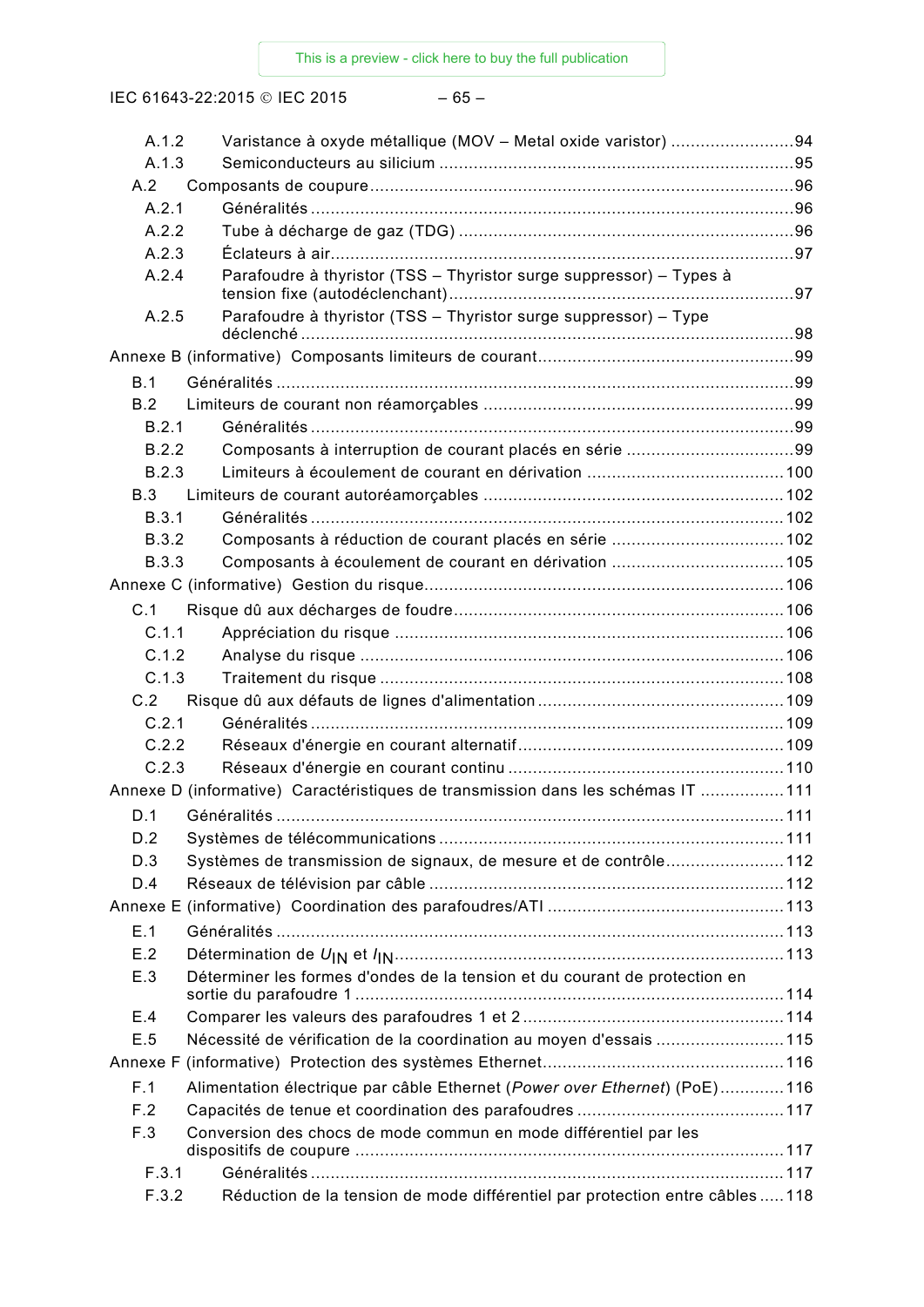– 66 – IEC 61643-22:2015 IEC 2015

| F.3.3            | Réduction de la tension de mode différentiel par élément à coupure                                                                                                                |  |
|------------------|-----------------------------------------------------------------------------------------------------------------------------------------------------------------------------------|--|
|                  |                                                                                                                                                                                   |  |
| G.1              |                                                                                                                                                                                   |  |
| G.2              |                                                                                                                                                                                   |  |
| G.3              |                                                                                                                                                                                   |  |
|                  | Annexe H (informative) Définition du port interne (Source: UIT-T K.44)  122                                                                                                       |  |
|                  | Annexe I (informative) Maintenance des parafoudres applicables à la technologie de                                                                                                |  |
| 1.1              |                                                                                                                                                                                   |  |
| $\overline{1.2}$ |                                                                                                                                                                                   |  |
| 1.3              |                                                                                                                                                                                   |  |
| 1.3.1            |                                                                                                                                                                                   |  |
| 1.3.2            |                                                                                                                                                                                   |  |
| 1.3.3            |                                                                                                                                                                                   |  |
| 1.3.4            |                                                                                                                                                                                   |  |
|                  | Annexe J (informative) Augmentation de potentiel de terre (EPR - Earth potential rise)126                                                                                         |  |
| J.1              |                                                                                                                                                                                   |  |
| J.2              |                                                                                                                                                                                   |  |
| J.3              |                                                                                                                                                                                   |  |
| J.4              |                                                                                                                                                                                   |  |
|                  | Annexe K (informative) Références et exemples de gestion du risque établis sur                                                                                                    |  |
|                  |                                                                                                                                                                                   |  |
|                  |                                                                                                                                                                                   |  |
|                  | Figure 1 – Installation des parafoudres dans les réseaux de transmission de signaux et                                                                                            |  |
|                  |                                                                                                                                                                                   |  |
|                  |                                                                                                                                                                                   |  |
|                  | Figure 4 – Exemple de configuration du concept de protection contre la foudre  83                                                                                                 |  |
|                  | Figure 6 - Exemple de mesures de protection de l'information (f) et de l'entrée de<br>tension d'alimentation (g) d'un ATI contre les tensions de mode commun et les               |  |
|                  | Figure 7 – Influence des tensions $U_{L1}$ et $U_{L2}$ sur le niveau de protection $U_P$ générées                                                                                 |  |
|                  | Figure 8 – Suppression des tensions $U_{L1}$ et $U_{L2}$ de l'unité de protection par connexion                                                                                   |  |
|                  | Figure 9 - Conditions d'installation nécessaires pour un parafoudre à trois bornes, cinq<br>bornes ou multiborne avec un ATI pour réduire les influences des interférences sur le |  |
|                  |                                                                                                                                                                                   |  |
|                  |                                                                                                                                                                                   |  |
|                  | Figure 12 – Parafoudre multifonction avec transitoire de liaison des composants de                                                                                                |  |
|                  |                                                                                                                                                                                   |  |
|                  |                                                                                                                                                                                   |  |
|                  |                                                                                                                                                                                   |  |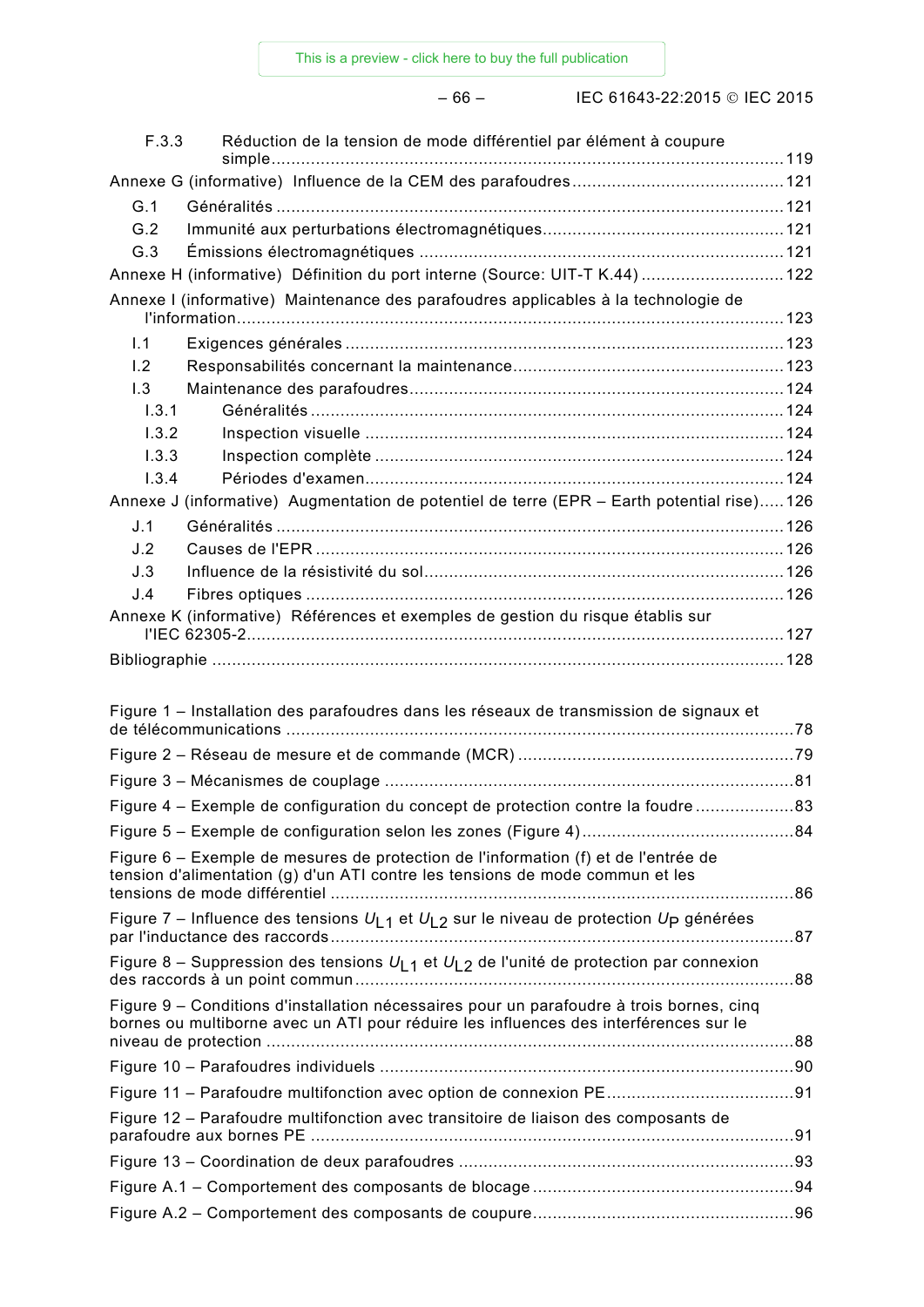IEC 61643-22:2015 © IEC 2015 - 67 -

| Figure B.1 – Comportement des composants à interruption de courant 99                   |  |
|-----------------------------------------------------------------------------------------|--|
| Figure B.2 - Comportement du composant à écoulement de courant 101                      |  |
| Figure B.3 - Limiteur de courant en dérivation à trois bornes à fonctionnement          |  |
| Figure B.4 - Comportement des composants à réduction de courant (type à                 |  |
| Figure B.5 - Composant limiteur de courant placé en série à deux bornes à               |  |
| Figure B.6 - Composant limiteur de courant électronique placé en série à deux bornes104 |  |
| Figure B.7 - Composant limiteur de courant électronique en dérivation à trois bornes    |  |
|                                                                                         |  |
|                                                                                         |  |
|                                                                                         |  |
| Figure F.2 - Conversion des chocs de mode commun en mode différentiel par               |  |
| Figure F.3 - Choc différentiel généré par fonctionnement asynchrone du parafoudre       |  |
| Figure F.4 – Circuit de parafoudre avec protection entre câbles pour limiter le choc    |  |
| Figure F.5 - Tension de choc différentiel limitée par protection entre câbles 119       |  |
| Figure F.6 - Parafoudre utilisant un élément à coupure simple et un pont de diodes      |  |
| Figure F.7 - Réduction de la tension de choc différentiel par élément à coupure simple  |  |
|                                                                                         |  |
|                                                                                         |  |
| Tableau 3 - Aide au choix pour la calibration des parafoudres pour un usage dans des    |  |
|                                                                                         |  |
| Tableau 4 – Relation entre les classifications de parafoudres de l'IEC 61643-21 et de   |  |
| Tableau 5 - Relation entre la ZPF et les catégories d'essai demandées des               |  |
|                                                                                         |  |
|                                                                                         |  |
|                                                                                         |  |
|                                                                                         |  |
| Tableau D.1 - Caractéristiques de transmission pour les systèmes de                     |  |
| Tableau D.2 - Caractéristiques de transmission des schémas IT dans les locaux           |  |
| Tableau D.3 – Caractéristiques de transmission des réseaux de télévision par câble112   |  |
| Tableau F.1 - Comparaison des valeurs d'alimentation de type 1 (PoE) et de type 2       |  |
| Tableau I.1 – Période maximale entre inspections des mesures de protection contre la    |  |
|                                                                                         |  |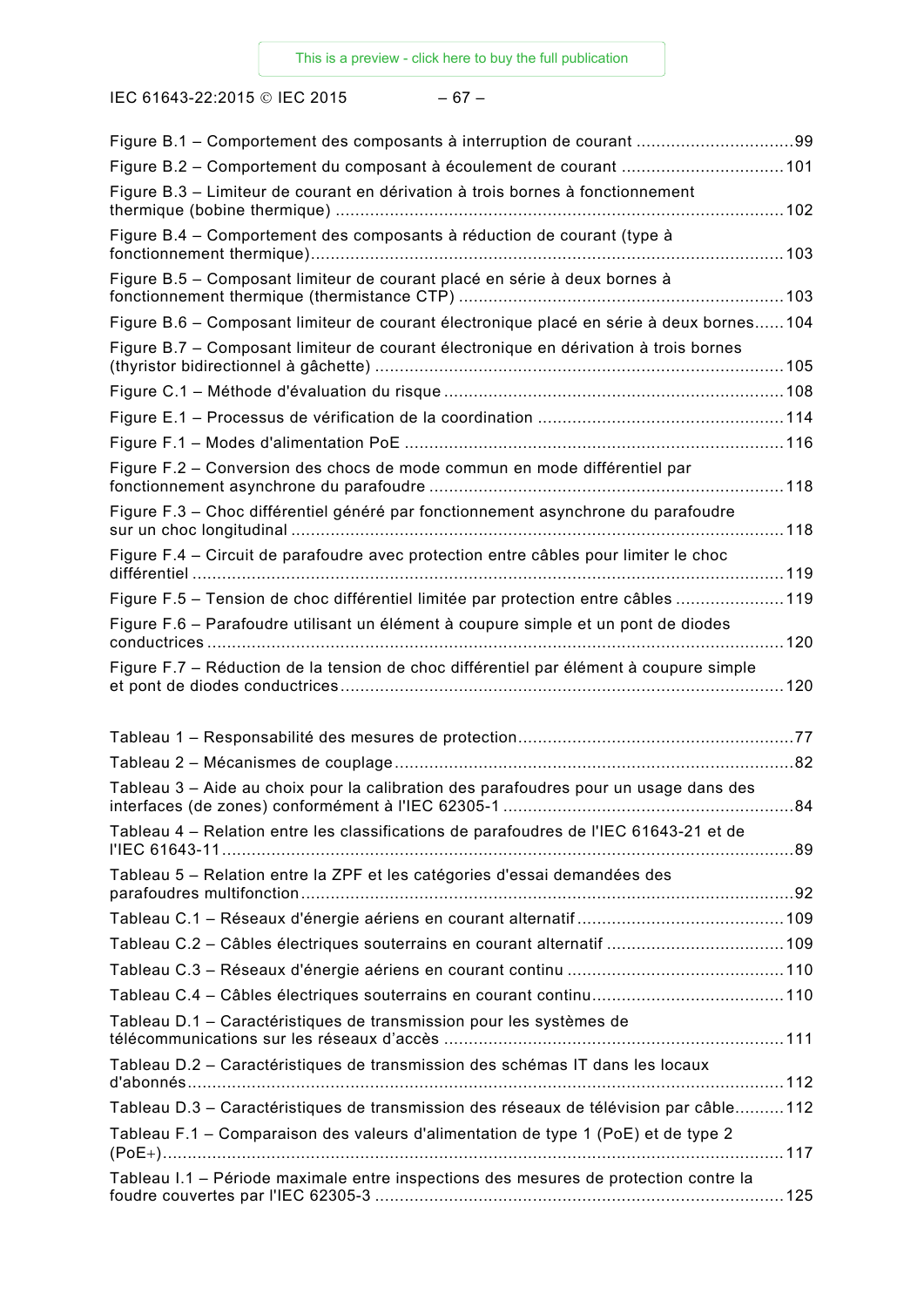[This is a preview - click here to buy the full publication](https://webstore.iec.ch/publication/22772&preview=1)

– 68 – IEC 61643-22:2015 IEC 2015

| Tableau I.2 – Période maximale entre inspections des mesures de protection contre la |  |
|--------------------------------------------------------------------------------------|--|
|                                                                                      |  |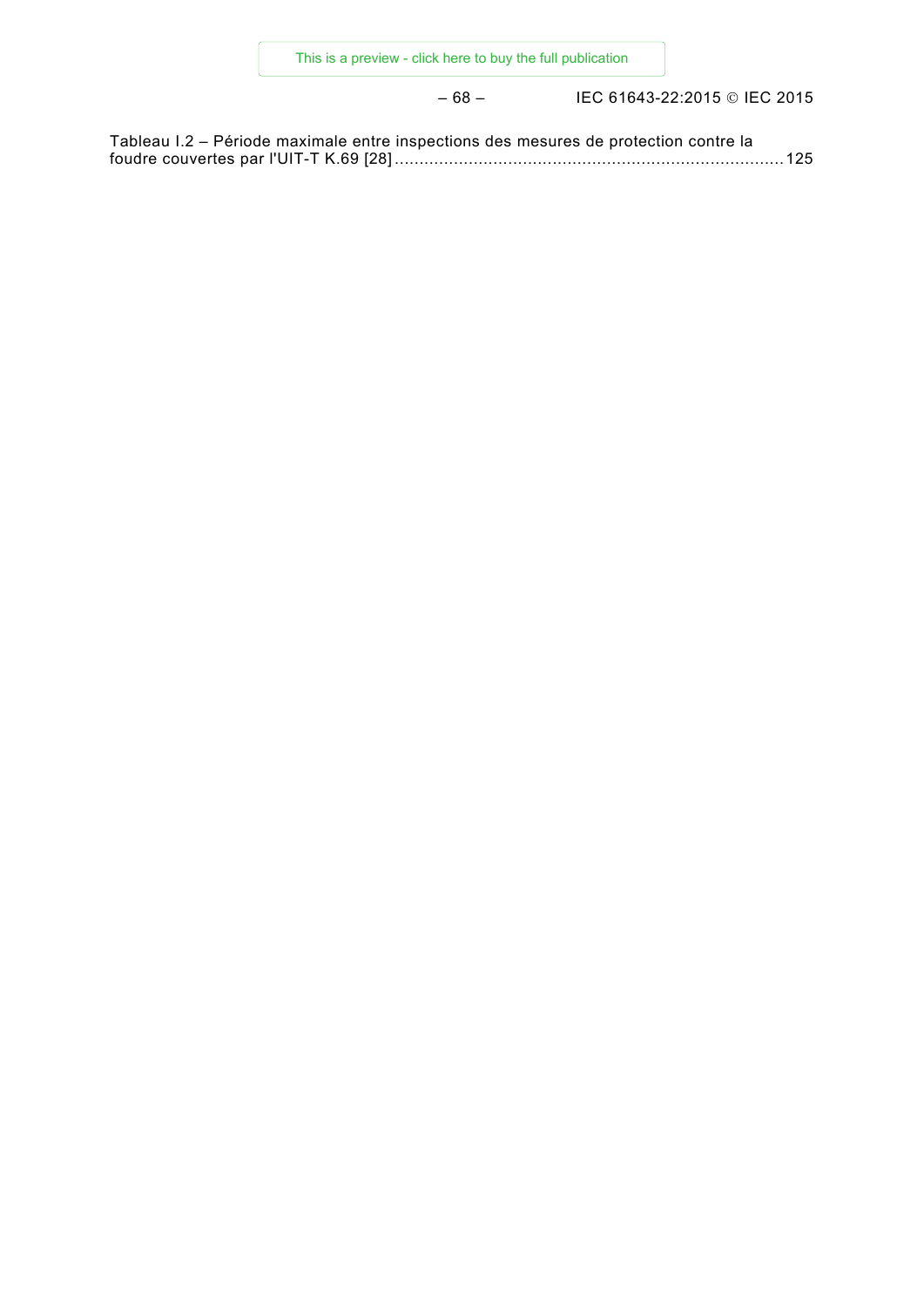IEC 61643-22:2015 © IEC 2015 – 69 –

# COMMISSION ÉLECTROTECHNIQUE INTERNATIONALE

\_\_\_\_\_\_\_\_\_\_\_

#### **PARAFOUDRES BASSE TENSION –**

# **Partie 22: Parafoudres connectés aux réseaux de signaux et de télécommunications – Principes de choix et d'application**

#### AVANT-PROPOS

- <span id="page-14-0"></span>1) La Commission Electrotechnique Internationale (IEC) est une organisation mondiale de normalisation composée de l'ensemble des comités électrotechniques nationaux (Comités nationaux de l'IEC). L'IEC a pour objet de favoriser la coopération internationale pour toutes les questions de normalisation dans les domaines de l'électricité et de l'électronique. À cet effet, l'IEC – entre autres activités – publie des Normes internationales, des Spécifications techniques, des Rapports techniques, des Spécifications accessibles au public (PAS) et des Guides (ci-après dénommés "Publication(s) de l'IEC"). Leur élaboration est confiée à des comités d'études, aux travaux desquels tout Comité national intéressé par le sujet traité peut participer. Les organisations internationales, gouvernementales et non gouvernementales, en liaison avec l'IEC, participent également aux travaux. L'IEC collabore étroitement avec l'Organisation Internationale de Normalisation (ISO), selon des conditions fixées par accord entre les deux organisations.
- 2) Les décisions ou accords officiels de l'IEC concernant les questions techniques représentent, dans la mesure du possible, un accord international sur les sujets étudiés, étant donné que les Comités nationaux de l'IEC intéressés sont représentés dans chaque comité d'études.
- 3) Les Publications de l'IEC se présentent sous la forme de recommandations internationales et sont agréées comme telles par les Comités nationaux de l'IEC. Tous les efforts raisonnables sont entrepris afin que l'IEC s'assure de l'exactitude du contenu technique de ses publications; l'IEC ne peut pas être tenue responsable de l'éventuelle mauvaise utilisation ou interprétation qui en est faite par un quelconque utilisateur final.
- 4) Dans le but d'encourager l'uniformité internationale, les Comités nationaux de l'IEC s'engagent, dans toute la mesure possible, à appliquer de façon transparente les Publications de l'IEC dans leurs publications nationales et régionales. Toutes divergences entre toutes Publications de l'IEC et toutes publications nationales ou régionales correspondantes doivent être indiquées en termes clairs dans ces dernières.
- 5) L'IEC elle-même ne fournit aucune attestation de conformité. Des organismes de certification indépendants fournissent des services d'évaluation de conformité et, dans certains secteurs, accèdent aux marques de conformité de l'IEC. L'IEC n'est responsable d'aucun des services effectués par les organismes de certification indépendants.
- 6) Tous les utilisateurs doivent s'assurer qu'ils sont en possession de la dernière édition de cette publication.
- 7) Aucune responsabilité ne doit être imputée à l'IEC, à ses administrateurs, employés, auxiliaires ou mandataires, y compris ses experts particuliers et les membres de ses comités d'études et des Comités nationaux de l'IEC, pour tout préjudice causé en cas de dommages corporels et matériels, ou de tout autre dommage de quelque nature que ce soit, directe ou indirecte, ou pour supporter les coûts (y compris les frais de justice) et les dépenses découlant de la publication ou de l'utilisation de cette Publication de l'IEC ou de toute autre Publication de l'IEC, ou au crédit qui lui est accordé.
- 8) L'attention est attirée sur les références normatives citées dans cette publication. L'utilisation de publications référencées est obligatoire pour une application correcte de la présente publication.
- 9) L'attention est attirée sur le fait que certains des éléments de la présente Publication de l'IEC peuvent faire l'objet de droits de brevet. L'IEC ne saurait être tenue pour responsable de ne pas avoir identifié de tels droits de brevets et de ne pas avoir signalé leur existence.

La Norme internationale IEC 61643-22 a été établie par le sous-comité 37A: Dispositifs de protection basse tension contre les surtensions, du comité d'études 37 de l'IEC: Parafoudres.

Cette deuxième édition annule et remplace la première édition parue en 2004. Cette édition constitue une révision technique.

Cette édition inclut les modifications techniques majeures suivantes par rapport à l'édition précédente:

a) Mise à jour de l'utilisation des parafoudres multifonction (Article 8)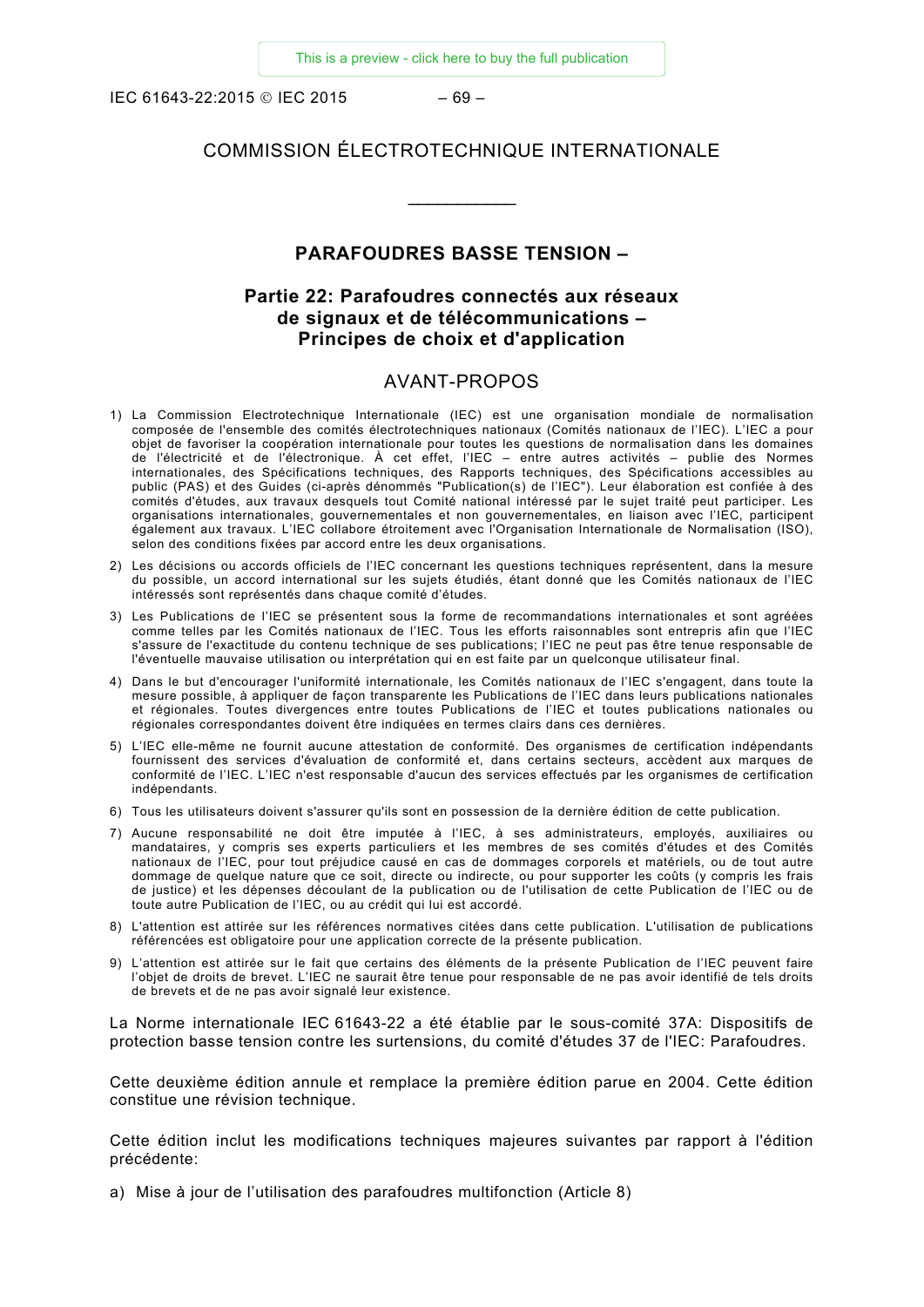[This is a preview - click here to buy the full publication](https://webstore.iec.ch/publication/22772&preview=1)

 $-70 -$  IEC 61643-22:2015 © IEC 2015

- b) Comparaison entre les classifications de parafoudres de l'IEC 61643-11 et de l'IEC 61643- 21 (7.3.3)
- c) Prise en compte des nouveaux systèmes de transmission PoE (Annexe F)
- d) Exigences de CEM des parafoudres (Annexe G)
- e) Cycles de maintenance des parafoudres (Annexe I)

Le texte de cette norme est issu des documents suivants:

| <b>FDIS</b>  | Rapport de vote |
|--------------|-----------------|
| 37A/273/FDIS | 37A/277/RVD     |

Le rapport de vote indiqué dans le tableau ci-dessus donne toute information sur le vote ayant abouti à l'approbation de cet amendement.

Une liste de toutes les parties de la série IEC 61643, publiées sous le titre général *Parafoudres basse tension*, peut être consultée sur le site web de l'IEC.

Le comité a décidé que le contenu de cet amendement et de la publication de base ne sera pas modifié avant la date de stabilité indiquée sur le site web de l'IEC sous "http://webstore.iec.ch" dans les données relatives à la publication recherchée. À cette date, la publication sera

- reconduite;
- supprimée,
- remplacée par une édition révisée, ou
- amendée.

**IMPORTANT – Le logo** *"colour inside"* **qui se trouve sur la page de couverture de cette publication indique qu'elle contient des couleurs qui sont considérées comme utiles à une bonne compréhension de son contenu. Les utilisateurs devraient, par conséquent, imprimer cette publication en utilisant une imprimante couleur.**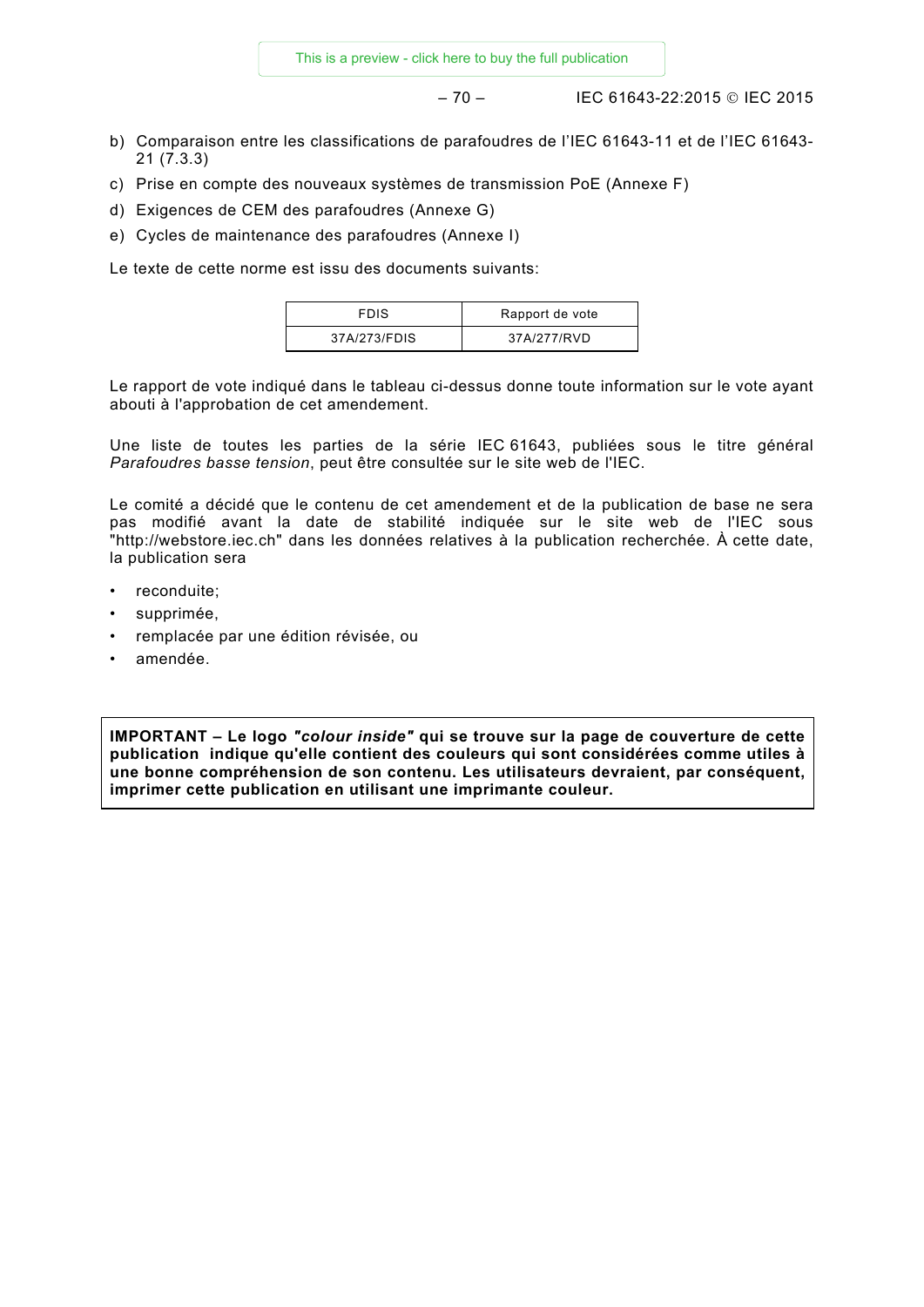<span id="page-16-0"></span>IEC 61643-22:2015 © IEC 2015 – 71 –

# INTRODUCTION

La présente Norme internationale est un guide d'application des parafoudres pour les lignes de télécommunications et de transmission de signaux, ainsi que des dispositifs de protection qui comportent des parafoudres de télécommunications et de transmission de signaux dans la même enveloppe que les parafoudres de lignes de puissance (parafoudres dits parafoudres multifonctions). Les définitions, exigences et méthodes d'essai sont données dans l'IEC 61643-21. La décision d'utiliser les parafoudres est basée sur une analyse, actuellement à l'étude, des risques pour le réseau ou le système. Étant donné que les systèmes de télécommunications et de transmission de signaux peuvent dépendre de la longueur des conducteurs, qu'ils soient enterrés ou aériens, l'exposition aux surtensions dues à la foudre, aux défauts des lignes de puissance et à la coupure des lignes de puissance en charge peut être significative. Si ces lignes sont sans protection, le risque qui en découle pour l'appareil de traitement de l'information (ATI) peut aussi être significatif. D'autres facteurs tels que la réglementation locale et les clauses d'assurance peuvent influencer la décision d'utiliser des parafoudres. La présente norme donne des indications pour évaluer le besoin de parafoudres, le choix, l'installation et le dimensionnement des parafoudres et pour assurer la coordination entre les parafoudres et entre les parafoudres et les ATI installés sur les lignes de télécommunications et de transmission de signaux.

La coordination des parafoudres garantit qu'une interaction correcte entre eux, aussi bien qu'entre un parafoudre et l'ATI à protéger sera réalisée. La coordination nécessite que le niveau de protection en tension, *U*p, et le courant coupé limité, *I*p, du premier parafoudre ne dépassent pas la tenue aux chocs des parafoudres ou des ATI en aval.

En général, le parafoudre le plus proche de la source du choc l'influençant écoule la plus grande partie du choc: un parafoudre en aval écoulera le choc restant ou résiduel. La coordination des parafoudres dans un système est affectée par le fonctionnement des parafoudres et de l'équipement à protéger autant que par les caractéristiques du système auquel les parafoudres sont raccordés.

Il convient de revoir les variables suivantes pour atteindre une coordination correcte:

- forme d'onde du choc en jeu (impulsion ou alternative);
- aptitude de l'équipement à résister à une surtension/surintensité sans dommage;
- installation, par exemple, distance entre les parafoudres et entre les parafoudres et l'ATI;
- niveaux de protection en tension du parafoudre.

La performance d'un parafoudre et sa coordination avec les autres parafoudres peuvent être affectées par une exposition à des transitoires antérieurs. Cela est particulièrement vrai dans le cas de transitoires approchant la limite de la capacité du parafoudre. S'il y a un doute important concernant le nombre et la sévérité des chocs traités par les parafoudres à l'étude, il est recommandé d'utiliser des parafoudres de performances plus élevées.

Un des effets directs de la mauvaise coordination peut être le contournement du parafoudre le plus proche de la source du choc avec pour conséquence le traitement forcé du choc dans sa totalité par le parafoudre suivant. Cela peut entraîner des dommages sur ce parafoudre.

L'absence de coordination correcte peut aussi entraîner des dommages sur l'équipement, et dans les cas graves, un danger d'incendie.

Il existe différentes technologies utilisées pour la conception des parafoudres relevant de la présente norme. Elles sont détaillées dans le corps du texte ainsi que dans les Annexes informatives A et B.